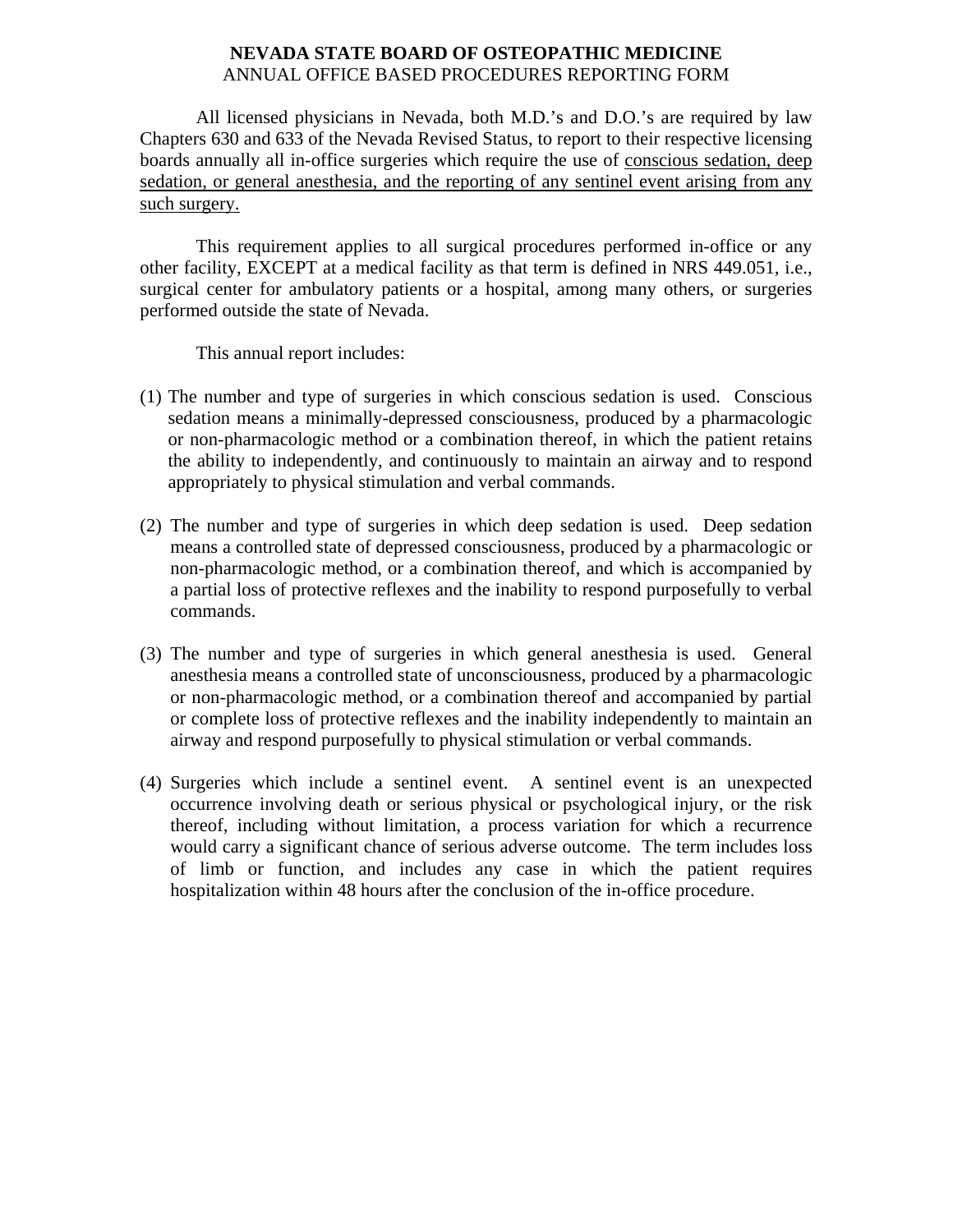## **THIS REPORT IS CONFIDENTIAL AND NOT SUBJECT TO SUBPOENA OR DISCOVERY, AND NOT SUBJECT TO INSPECTION BY THE GENERAL PUBLIC.**

Failure by a licensee to submit a report or to knowingly file a report containing false information constitutes grounds for initiating disciplinary action against said licensee.

 This report must be submitted to your licensing board by 31 January of each year for the previous year's procedures.

| Type of Procedure:                                                                                                    | Number: |
|-----------------------------------------------------------------------------------------------------------------------|---------|
|                                                                                                                       |         |
|                                                                                                                       |         |
| <u> 1989 - Johann Barbara, martin amerikan basar dan berasal dalam basar dalam basar dalam basar dalam basar dala</u> |         |
|                                                                                                                       |         |
|                                                                                                                       |         |
|                                                                                                                       |         |
|                                                                                                                       |         |
|                                                                                                                       |         |
|                                                                                                                       |         |
|                                                                                                                       |         |
|                                                                                                                       |         |
|                                                                                                                       |         |
| In-office procedures requiring deep sedation.                                                                         |         |
|                                                                                                                       |         |
|                                                                                                                       | Number: |
|                                                                                                                       |         |
|                                                                                                                       |         |
| 2.<br>Type of Procedure:                                                                                              |         |
|                                                                                                                       |         |
|                                                                                                                       |         |
|                                                                                                                       |         |
|                                                                                                                       |         |
|                                                                                                                       |         |
|                                                                                                                       |         |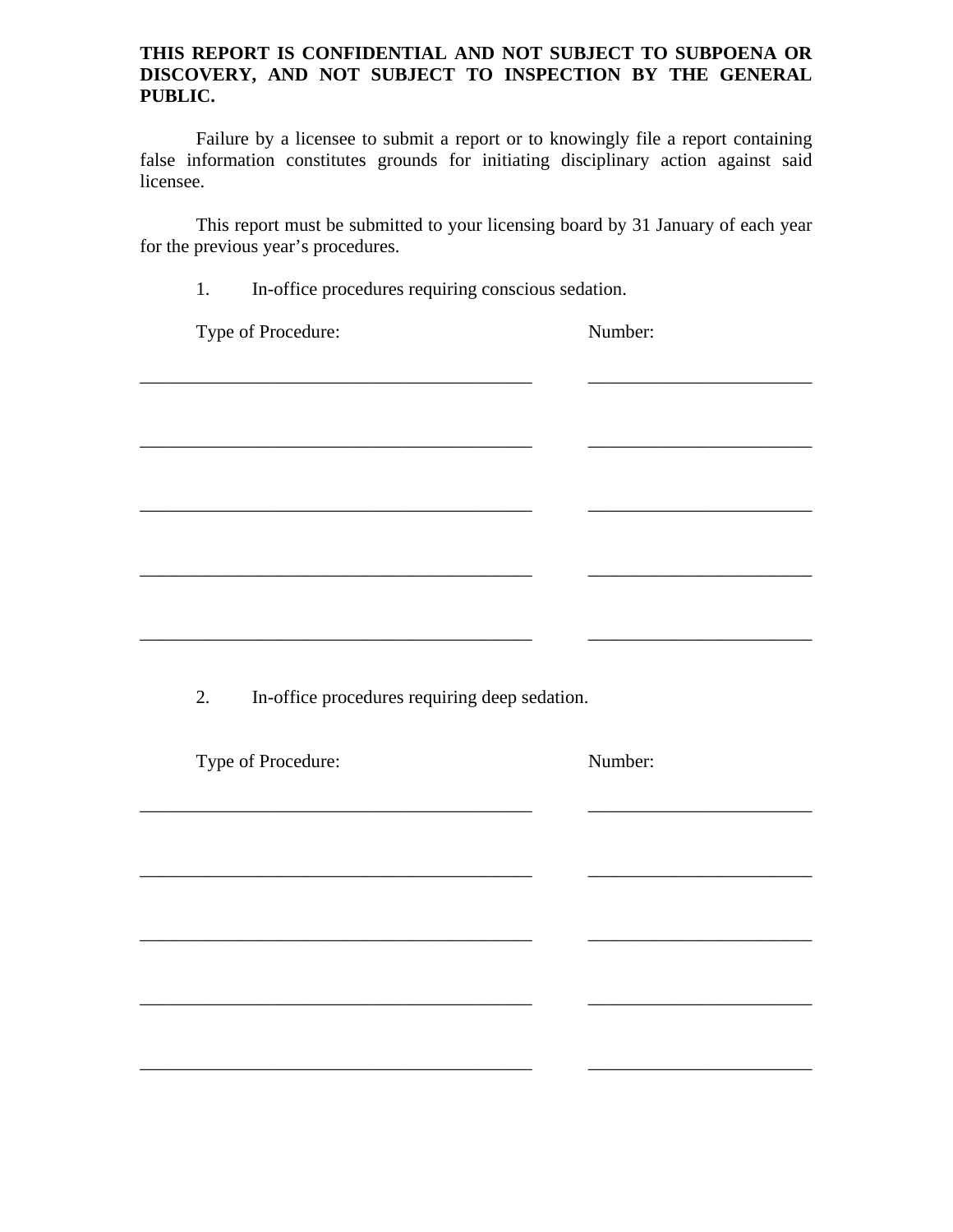| In-office procedures requiring general anesthesia | 3. |  |  |  |  |  |
|---------------------------------------------------|----|--|--|--|--|--|
|---------------------------------------------------|----|--|--|--|--|--|

| Type of Procedure: | Number: |
|--------------------|---------|
|                    |         |
|                    |         |
|                    |         |
|                    |         |
|                    |         |
|                    |         |
|                    |         |

Reportable sentinel events in office-based surgery facilities:

- 1. Death that is related to a procedure or surgery which takes place in the office setting or within 14 days of discharge.
- 2. Transfer to a hospital or emergency center for a period exceeding 24 hours.
- 3. Unscheduled hospital admission for longer than 24 hours, within 72 hours of an office procedure which is related to that procedure.
- 4. Other serious events: A serious event or life-threatening event, occurrence or situation in the office setting, involving the clinical care of a patient that comprises a patient safety and results in an unanticipated injury requiring the delivery of additional health care services to the patient. These events include, but are not limited to the following examples:
	- a. Surgery performed on the wrong body part
	- b. Surgery performed on the wrong patient
	- c. Wrong surgical procedure performed on a patient
	- d. Unintentional retention of a foreign object in a patient after surgery or other procedure.
	- e. Perforations or laceration of vital organ(s)
	- f. Serious disability associated with medication error.
	- g. Serious disability associated with a burn incurred from any source.
	- h. Serious disability associated with equipment malfunction
	- i. Anesthesia related complication/event such as: anaphylaxis, shock, prolonged hypoxia, hypertensive crisis, malignant hyperthermia, severe hyperthermia, renal failure, aspiration, severe transfusion reaction, and unanticipated anesthesia awareness.
	- j. Cardiac or respiratory complications/event, such as cardiac arrest, respiratory arrest, myocardial infarction, prolonged life-threatening arrhythmia, pneumothorax, and pulmonary embolism.
	- k. Neurological complications/event, such as CVA, prolonged seizure, prolonged unresponsiveness, significant nerve injury, coma, paralysis, brain or spinal injury.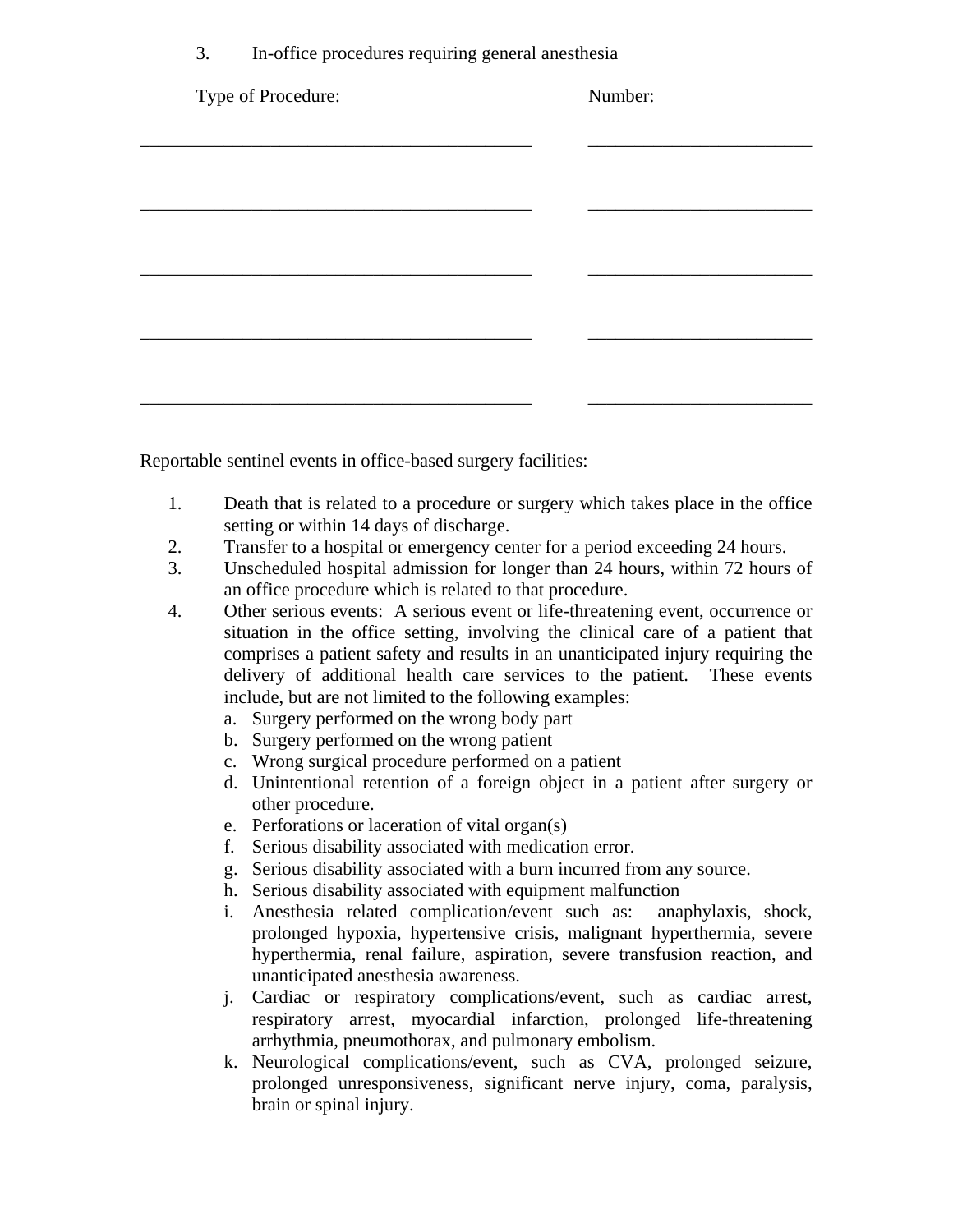1. Infectious complications/event, such as septic shock, deep site wound abscess/infection

m. Fracture or dislocation of bone or joints.

Adverse incident report should include the following information.

 $1.$ Brief narrative description of the adverse event:

- 2.
	- Date of Procedure(s)
	- $3.$ Date and time of adverse event: <u> 1989 - Jan James James James James James James James James James James James James James James James James Ja</u>
	- $4.$ Specialty of the physician(s) performing the procedure(s):
	- Type of anesthesia: 5.
	- Anesthesia Provider title: 6.
		- a. MD/DO Anesthesiologist
		-
		- c. \_\_\_\_\_\_\_\_\_ MD/DO Performing procedure
		- d.  $RN$
		- $e.$  Other
	- Patient age: 7.
	- 8. Patient gender:
	- 9. Was patient transferred to a hospital or emergency center?
		- - b. No
	- Outcome (example: Death, loss of function, etc.): 10.
	- 11. Action plan: Brief summary of the lessons learned and description of the corrective action(s) taken or to be taken: